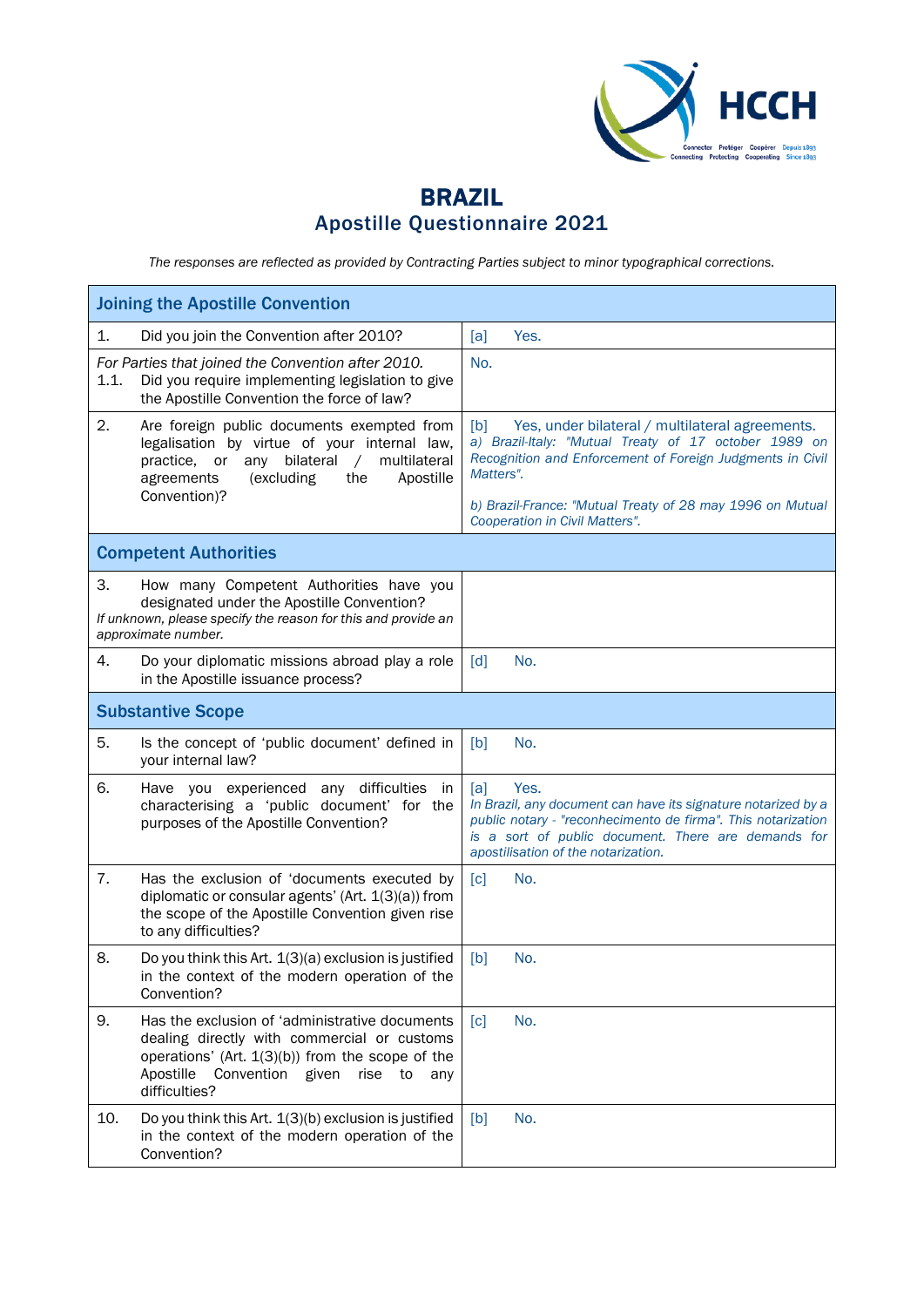| 11.                                                            | Do you issue (outgoing) or accept (incoming)                                                                                                                                                                                                  |                                                                                                                                                                                                                      |                                                                                                                |                                                                                                                   | <b>Issue</b>         |   | Accept       |
|----------------------------------------------------------------|-----------------------------------------------------------------------------------------------------------------------------------------------------------------------------------------------------------------------------------------------|----------------------------------------------------------------------------------------------------------------------------------------------------------------------------------------------------------------------|----------------------------------------------------------------------------------------------------------------|-------------------------------------------------------------------------------------------------------------------|----------------------|---|--------------|
| Apostilles for any of the following categories of<br>document? |                                                                                                                                                                                                                                               | Certificates of origin                                                                                                                                                                                               |                                                                                                                |                                                                                                                   |                      |   | X            |
|                                                                |                                                                                                                                                                                                                                               |                                                                                                                                                                                                                      |                                                                                                                |                                                                                                                   |                      | X |              |
|                                                                |                                                                                                                                                                                                                                               |                                                                                                                                                                                                                      |                                                                                                                | Import licences                                                                                                   |                      |   | X            |
|                                                                |                                                                                                                                                                                                                                               |                                                                                                                                                                                                                      |                                                                                                                | Health and safety certificates<br>issued by the relevant<br>government authorities or<br>agencies                 |                      |   | X            |
|                                                                |                                                                                                                                                                                                                                               |                                                                                                                                                                                                                      | Certificates of products                                                                                       |                                                                                                                   |                      | X |              |
|                                                                |                                                                                                                                                                                                                                               |                                                                                                                                                                                                                      |                                                                                                                | Certificates of conformity                                                                                        |                      |   | $\mathsf{X}$ |
|                                                                |                                                                                                                                                                                                                                               |                                                                                                                                                                                                                      |                                                                                                                | End user certificates<br>(i.e. documents certifying that the<br>buyer is the end user of acquired<br>goods)       |                      |   | X            |
|                                                                |                                                                                                                                                                                                                                               |                                                                                                                                                                                                                      |                                                                                                                | Commercial invoices                                                                                               |                      |   |              |
|                                                                | <b>Apostille Process</b>                                                                                                                                                                                                                      |                                                                                                                                                                                                                      |                                                                                                                |                                                                                                                   |                      |   |              |
|                                                                | <b>Certification of Public Documents</b>                                                                                                                                                                                                      |                                                                                                                                                                                                                      |                                                                                                                |                                                                                                                   |                      |   |              |
| 12.                                                            | Do any of your public documents require some<br>other intermediate certification before the<br>issuance of an Apostille?                                                                                                                      | [b]<br>No, an intermediate certification is not required<br>for any public document; Apostilles are issued directly<br>upon the public document.                                                                     |                                                                                                                |                                                                                                                   |                      |   |              |
|                                                                | <b>Requesting an Apostille (Outgoing)</b>                                                                                                                                                                                                     |                                                                                                                                                                                                                      |                                                                                                                |                                                                                                                   |                      |   |              |
| 13.                                                            | How can an Apostille be requested?                                                                                                                                                                                                            | [a]                                                                                                                                                                                                                  | In person.                                                                                                     |                                                                                                                   |                      |   | X            |
|                                                                |                                                                                                                                                                                                                                               | [b]<br>By post.<br>X                                                                                                                                                                                                 |                                                                                                                |                                                                                                                   |                      |   |              |
|                                                                |                                                                                                                                                                                                                                               | By email.<br>[c]                                                                                                                                                                                                     |                                                                                                                |                                                                                                                   |                      |   |              |
|                                                                |                                                                                                                                                                                                                                               | [d]                                                                                                                                                                                                                  | Through a website.                                                                                             |                                                                                                                   |                      |   |              |
|                                                                |                                                                                                                                                                                                                                               | [e]                                                                                                                                                                                                                  | Other.                                                                                                         |                                                                                                                   |                      |   |              |
| 14.                                                            | When issuing an Apostille, do you enquire about<br>the State of destination?                                                                                                                                                                  | $\lceil d \rceil$                                                                                                                                                                                                    | No.                                                                                                            |                                                                                                                   |                      |   |              |
| 15.                                                            | How long does it take for an Apostille to be<br>issued?                                                                                                                                                                                       |                                                                                                                                                                                                                      | Other requests<br>In-person request<br>(from the time of<br>receipt) (paper<br>(paper Apostille)<br>Apostille) |                                                                                                                   | e-Apostille requests |   |              |
|                                                                |                                                                                                                                                                                                                                               |                                                                                                                                                                                                                      | <b>Within five</b><br>working days                                                                             |                                                                                                                   |                      |   |              |
| 16.                                                            | Does your Competent Authority impose a fee for<br>issuing an Apostille?                                                                                                                                                                       | Yes, but the price is dependent on, for example,<br>[b]<br>the category of public document(s), the Competent<br>Authority, or the type of application.<br>State law regulates the fee, in a range of USD\$ 20 to 25. |                                                                                                                |                                                                                                                   |                      |   |              |
|                                                                | <b>Issuing an Apostille (Outgoing)</b>                                                                                                                                                                                                        |                                                                                                                                                                                                                      |                                                                                                                |                                                                                                                   |                      |   |              |
| 17.                                                            | How is the origin of a public document verified<br>for the purpose of issuing an Apostille (i.e.<br>verification of the authenticity of the signature,<br>the capacity of the signer, and the identity of the<br>seal / stamp (Art. $5(2)$ )? | [b]<br>[v]                                                                                                                                                                                                           | <b>Multiple</b><br>electronic.                                                                                 | Multiple Competent Authorities.<br>separate<br>databases<br>signatures / seals / stamps, some in paper form, some | 0f                   |   | sample       |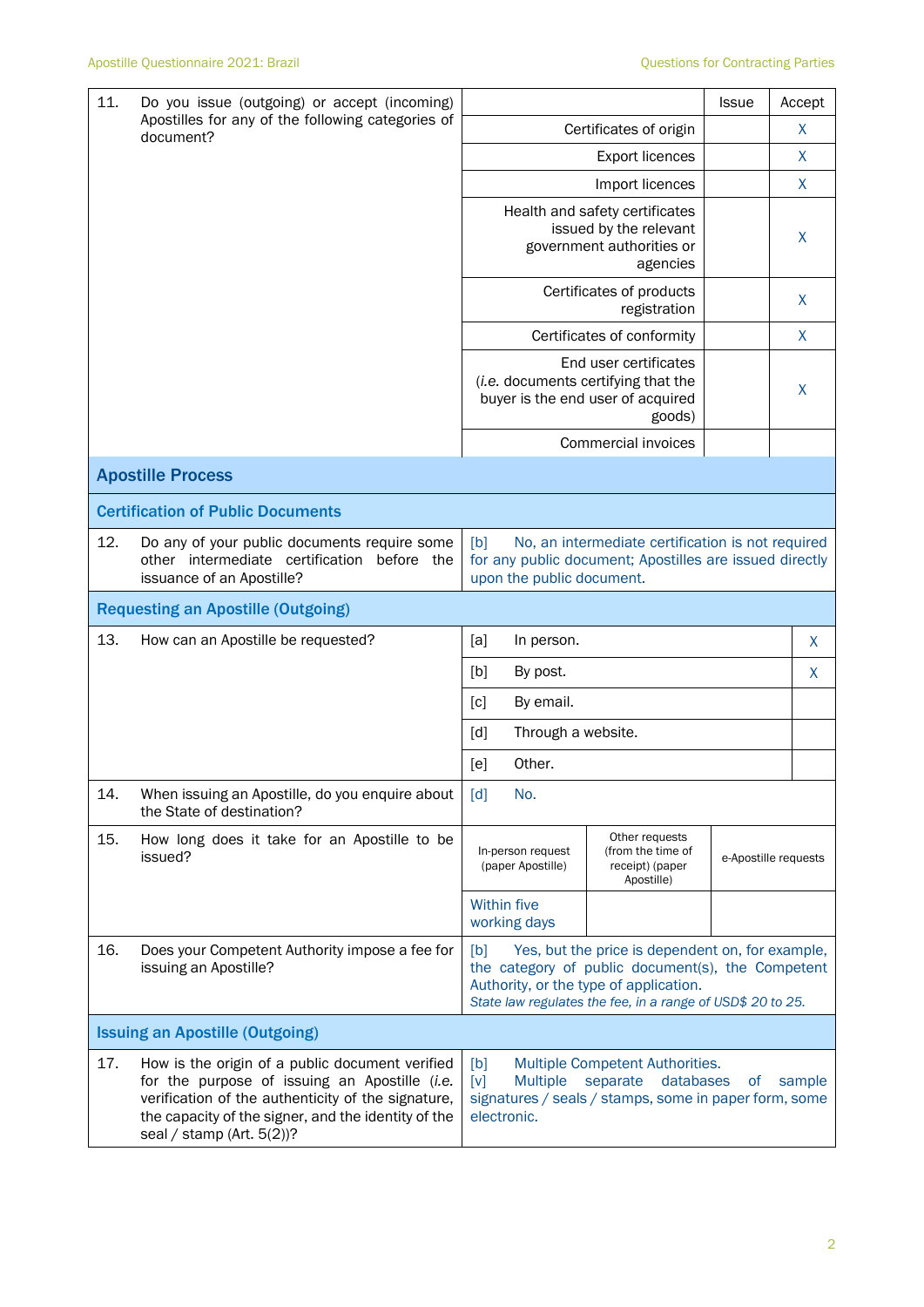| 18. | How does a Competent Authority address<br>situations where it is unable to verify the origin<br>of the public document?                                                      | The Competent Authority will contact the issuing<br>[a]<br>authority to confirm authenticity, issue the Apostille,<br>and then add the new signature, stamp or seal to the<br>database. |    |  |  |
|-----|------------------------------------------------------------------------------------------------------------------------------------------------------------------------------|-----------------------------------------------------------------------------------------------------------------------------------------------------------------------------------------|----|--|--|
| 19. | In what language(s) are the 10 standard items<br>of your Apostilles available?                                                                                               | [c]<br>In three languages.<br>Portuguese, English, French                                                                                                                               |    |  |  |
| 20. | In what language(s) are the blank fields of your<br>Apostilles filled in?                                                                                                    | [a]<br>In one language.<br>Portuguese                                                                                                                                                   |    |  |  |
| 21. | How are the blank fields of your Apostilles filled<br>in?                                                                                                                    | [b]<br>Using computer software.<br>There is a software that deals with the issuance and<br>registration.<br>https://apostil.cnj.jus.br/pt/login                                         |    |  |  |
|     | <b>Apostille Registers</b>                                                                                                                                                   |                                                                                                                                                                                         |    |  |  |
| 22. | How is your Apostille register, required by<br>Article 7, maintained?                                                                                                        | [b]<br>Multiple Competent Authorities.<br>A single, national register in electronic form,<br>$[1]$<br>publicly accessible online (e-Register).                                          |    |  |  |
| 23. | What particulars are contained in your Apostille<br>register?                                                                                                                | [a]<br>Number and date of the Apostille<br>(required).                                                                                                                                  | X  |  |  |
|     |                                                                                                                                                                              | [b]<br>Name and capacity of the person signing<br>the document and $/$ or the name of<br>authority whose seal or stamp is affixed<br>(required).                                        | X  |  |  |
|     |                                                                                                                                                                              | Name and / or type of underlying<br>[c]<br>document.                                                                                                                                    | X. |  |  |
|     |                                                                                                                                                                              | Description of the contents of underlying<br>[d]<br>document.                                                                                                                           |    |  |  |
|     |                                                                                                                                                                              | Name of the applicant.<br>[e]                                                                                                                                                           | X  |  |  |
|     |                                                                                                                                                                              | State of destination.<br>$[f]$                                                                                                                                                          |    |  |  |
|     |                                                                                                                                                                              | [g]<br>Copy of the Apostille.                                                                                                                                                           | X  |  |  |
|     |                                                                                                                                                                              | Copy of the underlying document.<br>[h]                                                                                                                                                 | X  |  |  |
|     |                                                                                                                                                                              | $[1]$<br>Other.                                                                                                                                                                         |    |  |  |
| 24. | Is there a limit to how long records can be<br>retained on the Apostille register?                                                                                           | [d]<br>No.                                                                                                                                                                              |    |  |  |
| 25. | If your register is not publicly accessible, how<br>frequently do your Competent Authorities<br>receive requests to verify an Apostille they have<br>issued in the register? | Not applicable, register is publicly accessible.<br>[g]                                                                                                                                 |    |  |  |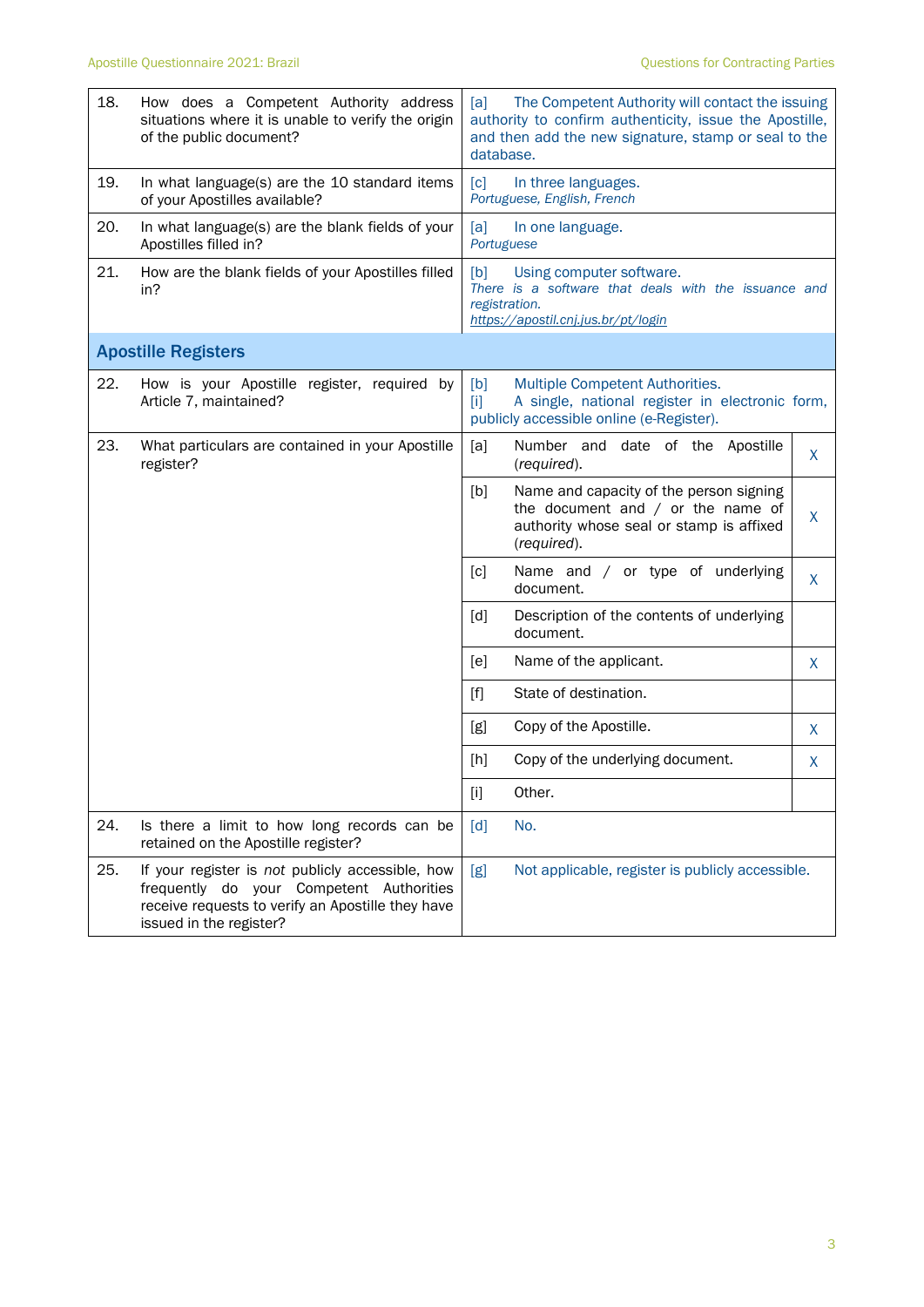|     | <b>Technology &amp; the e-APP</b>                                                                                                                                                              |                                                                                                                                                                                                                                                                                                                |              |  |  |
|-----|------------------------------------------------------------------------------------------------------------------------------------------------------------------------------------------------|----------------------------------------------------------------------------------------------------------------------------------------------------------------------------------------------------------------------------------------------------------------------------------------------------------------|--------------|--|--|
| 26. | Under your internal law, do you recognise<br>electronic / digital signatures as functionally<br>equivalent to handwritten signatures (i.e. can a<br>public document be signed electronically)? | [a]<br>Yes.<br>a) Medida Provisória (Executive Order) nº 2.200-2, of 24<br>August 2001, art. 10, § 1°. Entry into force: 24 August 2001<br>b) Lei (Act) 11.419, of 19 December 2006. Entry into<br>force: 19 March 2007.<br>c) Lei (Act) 14.063, of 23 September 2020. Entry into<br>force: 24 September 2020. |              |  |  |
|     |                                                                                                                                                                                                | a) Applies to any public or private document and party<br>b) Applies to judicial documents<br>c) Applies to public documents and interactions between<br>private parties and public parties.                                                                                                                   |              |  |  |
|     |                                                                                                                                                                                                | a)<br>http://www.planalto.gov.br/ccivil 03/MPV/Antigas 2001/2<br>200-2.htm#art10%C2%A71<br>b) http://www.planalto.gov.br/cCivil_03/_Ato2004-<br>2006/2006/Lei/L11419.htm<br>c) http://www.planalto.gov.br/ccivil_03/_ato2019-<br>2022/2020/lei/L14063.htm                                                      |              |  |  |
| 27. | Under your internal law, are public documents<br>executed, or able to be executed, in electronic<br>form (whether or not they are to be used abroad<br>under the Convention)?                  | Yes.<br>[a]                                                                                                                                                                                                                                                                                                    |              |  |  |
|     | For Parties that answered yes to Q27.<br>27.1. What categories of public documents are                                                                                                         | [a]<br>All public documents.                                                                                                                                                                                                                                                                                   | X            |  |  |
|     | executed, or able to be executed, in electronic<br>form (whether or not they are to be used abroad<br>under the Convention)?                                                                   | [b]<br>Civil status documents (e.g. birth, death<br>marriage<br>certificates)<br>and<br>and<br>certificates of non-impediment.                                                                                                                                                                                 | X            |  |  |
|     |                                                                                                                                                                                                | Other<br>administrative<br>[c]<br>documents<br>(including decisions from administrative<br>tribunals or decision-making bodies).                                                                                                                                                                               | X            |  |  |
|     |                                                                                                                                                                                                | [d]<br>Extracts from commercial registers and<br>other registers.                                                                                                                                                                                                                                              | X            |  |  |
|     |                                                                                                                                                                                                | Notarial authentications of signatures.<br>[e]                                                                                                                                                                                                                                                                 | X            |  |  |
|     |                                                                                                                                                                                                | $[f]$<br>Other notarial acts.                                                                                                                                                                                                                                                                                  | X            |  |  |
|     |                                                                                                                                                                                                | Diplomas<br>education<br>other<br>[g]<br>and<br>documents.                                                                                                                                                                                                                                                     | X            |  |  |
|     |                                                                                                                                                                                                | [h]<br>Court documents, including judgments.                                                                                                                                                                                                                                                                   | X            |  |  |
|     |                                                                                                                                                                                                | Patents or other documents pertaining to<br>$[1]$<br>intellectual property rights.                                                                                                                                                                                                                             | X            |  |  |
|     |                                                                                                                                                                                                | Documents relating to adoptions.<br>[j]                                                                                                                                                                                                                                                                        | X            |  |  |
|     |                                                                                                                                                                                                | Translations.<br>[k]                                                                                                                                                                                                                                                                                           | X            |  |  |
|     |                                                                                                                                                                                                | Medical or health certificates.<br>$[1]$                                                                                                                                                                                                                                                                       | $\mathsf{X}$ |  |  |
|     |                                                                                                                                                                                                | Criminal records.<br>[m]                                                                                                                                                                                                                                                                                       | X            |  |  |
|     |                                                                                                                                                                                                | [n]<br>Import or export licences.                                                                                                                                                                                                                                                                              | X            |  |  |
|     |                                                                                                                                                                                                | Certificates of origin.<br>[0]                                                                                                                                                                                                                                                                                 | X            |  |  |
|     |                                                                                                                                                                                                | Certificates of conformity.<br>[p]                                                                                                                                                                                                                                                                             | X            |  |  |
|     |                                                                                                                                                                                                | Other.<br>[q]                                                                                                                                                                                                                                                                                                  |              |  |  |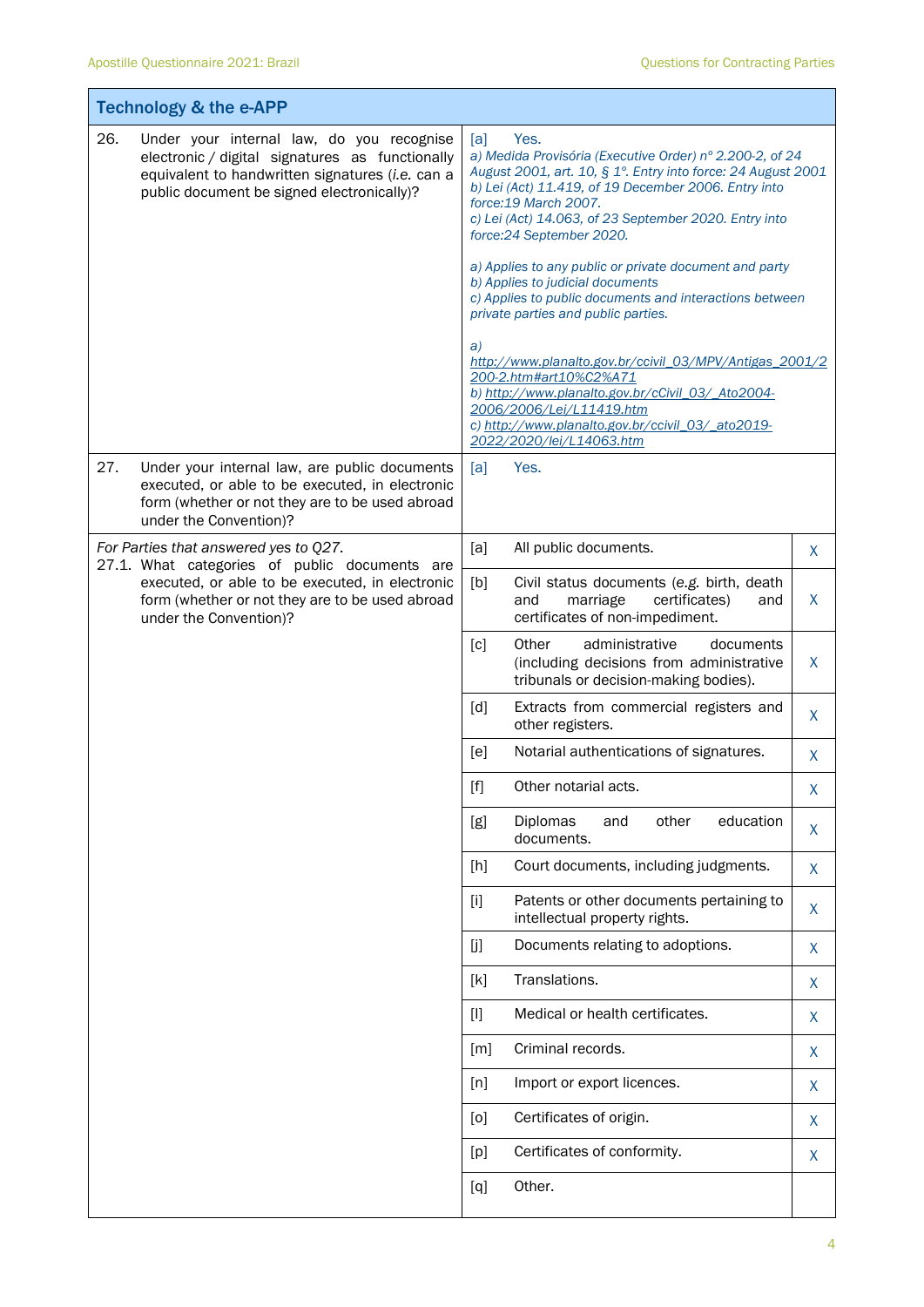| under the Convention)?                                                                                                            | For Parties that answered yes to Q27.<br>27.2. Approximately what percentage of your public<br>documents are originally executed in electronic<br>form (whether or not they are to be used abroad | 90%                     |                                                                                                                                                                                                                                                                                                                                                                                                                                              |    |
|-----------------------------------------------------------------------------------------------------------------------------------|---------------------------------------------------------------------------------------------------------------------------------------------------------------------------------------------------|-------------------------|----------------------------------------------------------------------------------------------------------------------------------------------------------------------------------------------------------------------------------------------------------------------------------------------------------------------------------------------------------------------------------------------------------------------------------------------|----|
| 28.                                                                                                                               | Do you issue e-Apostilles?                                                                                                                                                                        | [b]<br>$[1]$<br>needed. | No.<br>We are studying the use of e-Apostilles and plan<br>to implement the e-Apostille component.<br>We do have software and know how to issue e-Apostilles. Our<br>Apostilles and the document are available for conference<br>through internet.<br>Small changes in the regulation, to be approved by the Board<br>for National Courts (Conselho Nacional de Justiça), would be<br>We plan to submit a draft to the Board these semester. |    |
| For Parties that answered no to Q28.                                                                                              |                                                                                                                                                                                                   | [a]                     | Internal law limitations.                                                                                                                                                                                                                                                                                                                                                                                                                    | X. |
|                                                                                                                                   | 28.1. What challenges are you facing that may prevent<br>you from implementing the e-Apostille?                                                                                                   | [b]                     | Judicial or administrative structure.                                                                                                                                                                                                                                                                                                                                                                                                        |    |
|                                                                                                                                   |                                                                                                                                                                                                   | [c]                     | Implementation challenges (e.g. lack of<br>resources, lack of infrastructure).                                                                                                                                                                                                                                                                                                                                                               |    |
|                                                                                                                                   |                                                                                                                                                                                                   | [d]                     | Cost.                                                                                                                                                                                                                                                                                                                                                                                                                                        |    |
|                                                                                                                                   |                                                                                                                                                                                                   | [e]                     | System interoperability / compatibility.                                                                                                                                                                                                                                                                                                                                                                                                     |    |
|                                                                                                                                   |                                                                                                                                                                                                   | $[f]$                   | Security concerns.                                                                                                                                                                                                                                                                                                                                                                                                                           |    |
|                                                                                                                                   |                                                                                                                                                                                                   | [g]                     | Other.                                                                                                                                                                                                                                                                                                                                                                                                                                       |    |
| For Parties that answered no to Q28.<br>28.2. How do you issue an Apostille for a public<br>document executed in electronic form? |                                                                                                                                                                                                   | [b]                     | By paper Apostille, attached to a hard copy of the<br>electronic public document.                                                                                                                                                                                                                                                                                                                                                            |    |
| 29.<br>Are your authorities<br>incoming e-Apostilles?                                                                             | equipped to<br>accept                                                                                                                                                                             | [a]                     | Yes, all e-Apostilles can be processed.                                                                                                                                                                                                                                                                                                                                                                                                      |    |
| 30.                                                                                                                               | Do you maintain an e-Register?                                                                                                                                                                    | [a]                     | Yes.                                                                                                                                                                                                                                                                                                                                                                                                                                         |    |
| e-Register?                                                                                                                       | For Parties that answered yes to Q30.<br>30.2. What technology is used to maintain your                                                                                                           | [a]                     | A government-built platform.                                                                                                                                                                                                                                                                                                                                                                                                                 |    |
| 31.<br>experience?                                                                                                                | Have you been in contact with other Competent<br>Authorities that operate an e-APP component<br>and exchanged information and / or relevant                                                       | [b]                     | No.                                                                                                                                                                                                                                                                                                                                                                                                                                          |    |
| <b>Issues with Apostilles</b>                                                                                                     |                                                                                                                                                                                                   |                         |                                                                                                                                                                                                                                                                                                                                                                                                                                              |    |
| 32.                                                                                                                               | Has an Apostille <i>issued</i> by your Competent<br>Authority ever been refused by the authorities of<br>another Contracting Party on the following<br>grounds:                                   | [a]                     | Form requirements (e.g. square-shaped,<br>sides of at least nine centimetres, border,<br>ink, etc).                                                                                                                                                                                                                                                                                                                                          |    |
|                                                                                                                                   |                                                                                                                                                                                                   | [b]                     | The manner in which the Apostille was<br>affixed / attached to the underlying<br>document.                                                                                                                                                                                                                                                                                                                                                   |    |
|                                                                                                                                   |                                                                                                                                                                                                   | [c]                     | The Apostille was not signed.                                                                                                                                                                                                                                                                                                                                                                                                                |    |
|                                                                                                                                   |                                                                                                                                                                                                   | [d]                     | 0f<br>the<br>standard<br>One<br>or<br>more<br>informational items were not filled in.                                                                                                                                                                                                                                                                                                                                                        |    |
|                                                                                                                                   |                                                                                                                                                                                                   | [e]                     | The Apostille was in electronic form (an<br>e-Apostille).                                                                                                                                                                                                                                                                                                                                                                                    |    |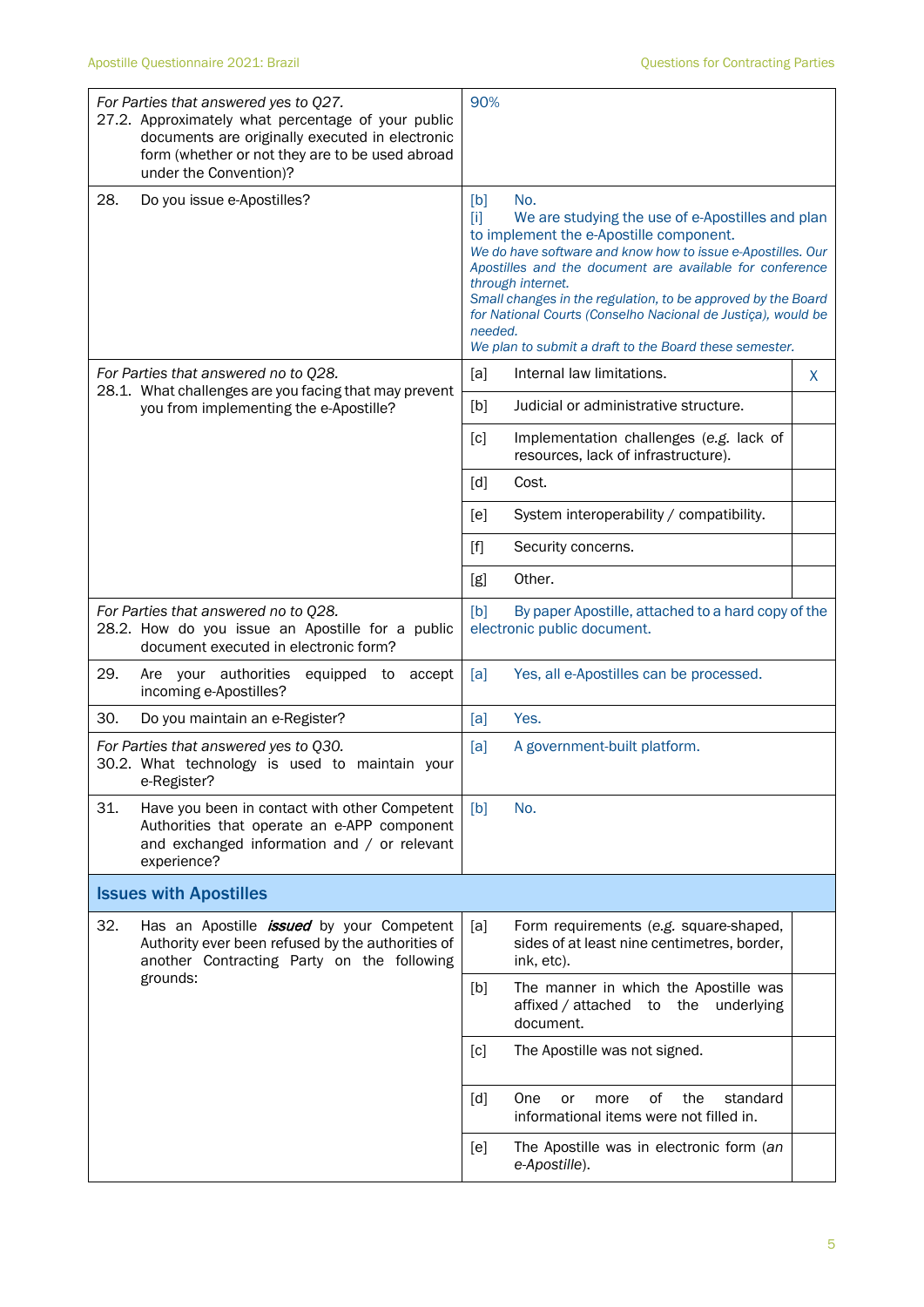|                                                                                                                                                               |      | $[f]$             | The underlying public document was in<br>electronic form.                                           |    |
|---------------------------------------------------------------------------------------------------------------------------------------------------------------|------|-------------------|-----------------------------------------------------------------------------------------------------|----|
|                                                                                                                                                               |      | [g]               | The underlying public document had<br>expired / was not issued within a certain<br>timeframe.       |    |
|                                                                                                                                                               |      | [h]               | The underlying document was not a<br>public document under the law of the<br>destination.           |    |
|                                                                                                                                                               |      | $[1]$             | Other.                                                                                              |    |
|                                                                                                                                                               |      | $[$ j]            | Unknown.                                                                                            | X. |
|                                                                                                                                                               |      | [k]               | No / Not applicable.                                                                                |    |
| For Parties that answered other than "No" to Q32.<br>32.1. If an Apostille was rejected, what action did you                                                  |      | [a]               | The Apostille was reissued.                                                                         |    |
| take?                                                                                                                                                         |      | [b]               | Contacted the receiving authority.                                                                  |    |
|                                                                                                                                                               |      | [c]               | Contacted the Competent Authority of the<br>place of destination.                                   |    |
|                                                                                                                                                               |      | $\lceil d \rceil$ | Contacted nearest diplomatic mission of<br>the place of destination.                                |    |
|                                                                                                                                                               |      | [e]               | diplomatic<br>mission<br>Contacted<br>own<br>accredited to the place of destination.                |    |
|                                                                                                                                                               |      | [f]               | Contacted the Permanent Bureau.                                                                     |    |
|                                                                                                                                                               |      | [g]               | No action taken.                                                                                    |    |
|                                                                                                                                                               |      | [h]               | Other.                                                                                              |    |
|                                                                                                                                                               |      | $[1]$             | Unknown.                                                                                            | X. |
| 33.<br>Has your<br>Competent Authority ever<br>requested by external Competent Authorities to<br>certify or confirm your procedure for issuing<br>Apostilles? | been | [b]               | No.                                                                                                 |    |
| 34.<br>Has an Apostille <i>received</i> by your authorities<br>ever been refused on the following grounds:                                                    |      | [a]               | The issuing State was not a Contracting<br>Party to the Apostille Convention.                       |    |
|                                                                                                                                                               |      | [b]               | Form requirements (e.g. square-shaped,<br>sides of at least nine centimetres, border,<br>ink, etc). |    |
|                                                                                                                                                               |      | [c]               | The manner in which the Apostille was<br>affixed / attached to the underlying<br>document.          |    |
|                                                                                                                                                               |      | [d]               | The Apostille was not signed.                                                                       |    |
|                                                                                                                                                               |      | [e]               | of<br>the<br>standard<br>One<br>or<br>more<br>informational items were not filled in.               |    |
|                                                                                                                                                               |      | $[f]$             | The Apostille was in electronic form (an<br>e-Apostille).                                           |    |
|                                                                                                                                                               |      | [g]               | The underlying public document was in<br>electronic form.                                           |    |